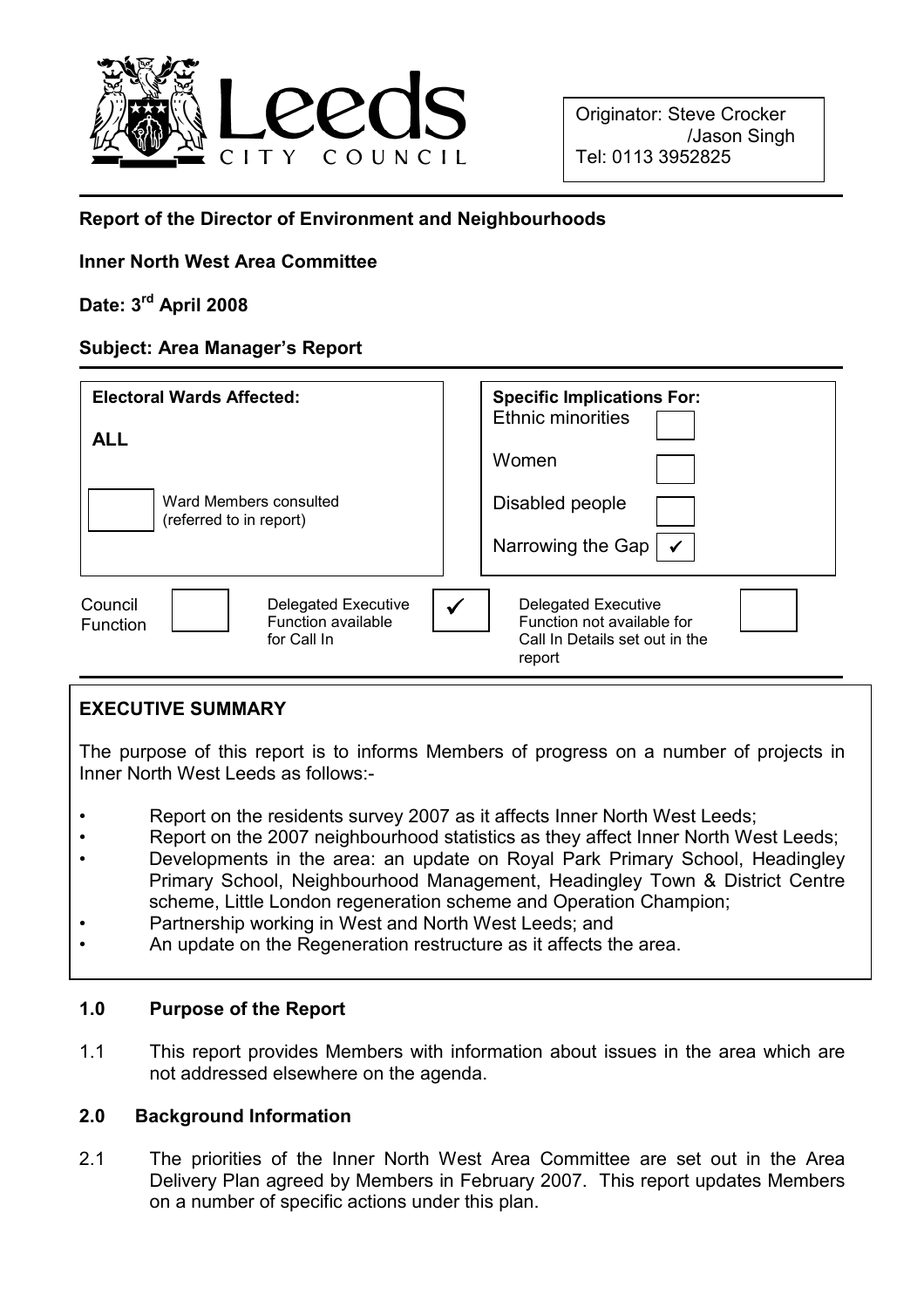2.2 The results of the 2007 residents survey and the IMD Neighbourhood statistics give an up to date picture of trends over the past three years within the local area. These will help inform the Area Delivery Plan for the Area Committee 2008-11. This report also identifies progress in major project and proposals for future partnership arrangements.

# 3.0 Main Issues

## Report of Leeds Annual Residents Survey 2007

- 3.1 This section of the report examines the key findings from the 2007 Leeds Annual Survey as it relates to North West Leeds. The City Council commissioned QA Research to undertake the 2007 Leeds Annual Survey, following on from the work that they did in 2005 (Leeds Annual Survey). The aim of the survey is to measure satisfaction levels with various City Council services. Copies of the full report are available separately.
- 3.2 Residents were asked the top things they considered most in need of improvement in the North West Leeds. In 2007 the top five were:-
	- Road and pavement repairs 36%;
	- Activities for teenagers 24%;
	- Low level of ASB 19%:
	- Low level of traffic congestion 19%; and
	- Clean neighbourhoods 14%.

 While some of the issues are the same for North West residents as for the city as a whole (for example road and pavement repairs, anti social behaviour and activities for teenagers), the responses from North West also rank traffic congestion and clean neighbourhoods in the top 5. The proportion of respondents saying that traffic congestion need improving fell however, from 32% in 2005 to 19% in 2007, and crime fell from 24% in 2005 to 13% in 2007.

- 3.3 The survey asked people whether they felt specific services in their area had got better, worse or stayed the same over the last 12 months. The results show overwhelmingly that people feel that things have stayed the same over the last 12 months. Comparison with the 2005 results shows that the issues have largely remained the same, with activities for teenagers replacing crime in the priority list – reflecting improvements in the headline crime figures. It should be noted that respondents from the North West said that road and pavement repairs have got worse (42% compared to 29% in 2005), as has the amount of affordable decent housing (32% compared to 19% in 2005).
- 3.4 The areas where residents in North West thought that the council's priorities should be when deciding how to spend its money in 2008 are:-
	- Road and pavement repairs 39%;
	- Activities for teenagers 26%;
	- Traffic congestion 21%:
	- Tackling crime 20%;
	- Tackling ASB 20%; and
	- Affordable decent housing 20%.

 These results are broadly in line with those for the city as a whole. They do indicate a need for the Area Committee to continue with efforts to tackle crime, grime, disrepair and activities for teenagers and affordable housing provision.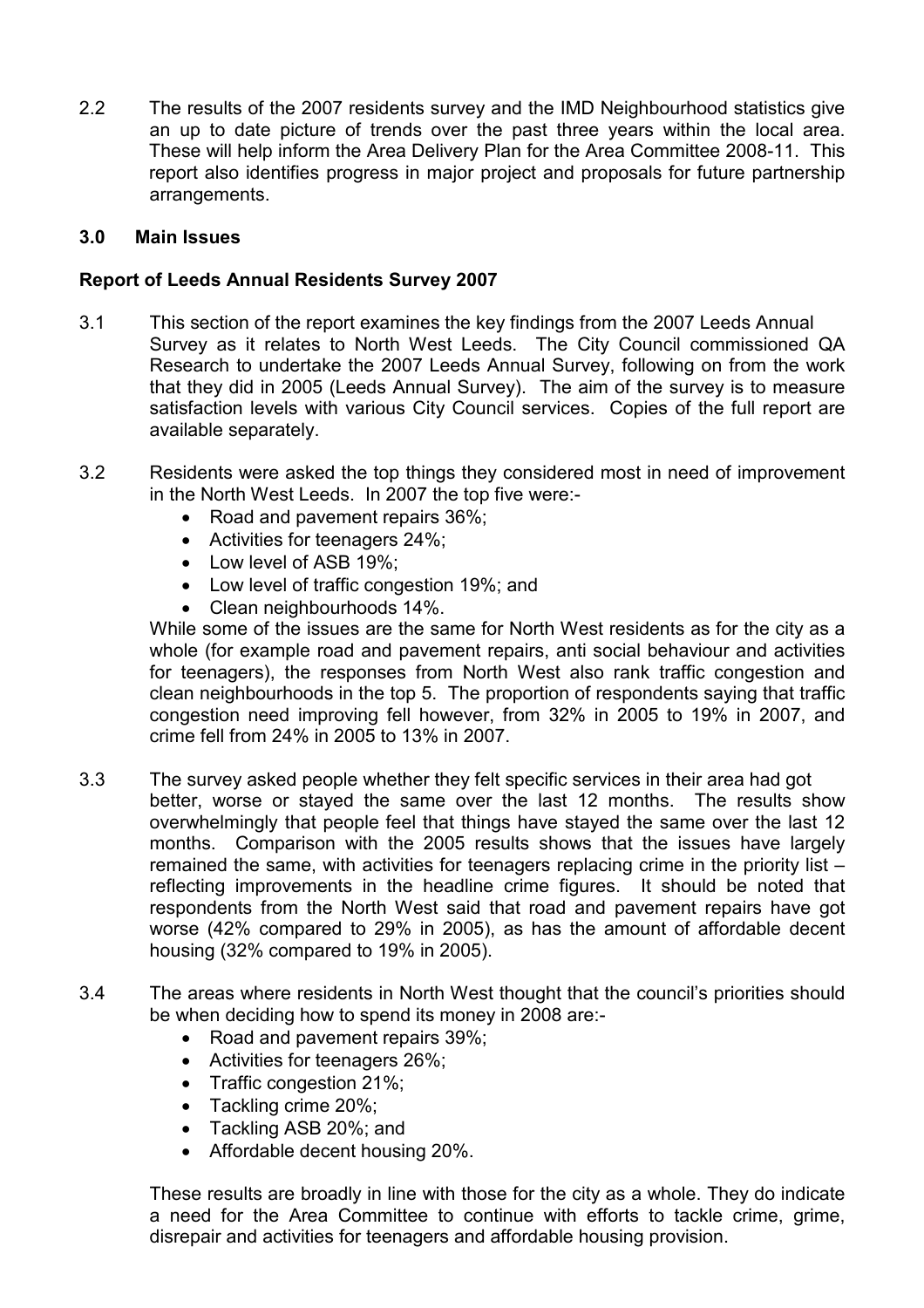# The Indices of Deprivation 2007

- 3.5 The Index of Multiple Deprivation 2007 was published in December 2007. It updated the previous survey undertaken in 2004 and therefore allows a direct comparison to see how neighbourhoods are progressing, and to measure the success of measures to tackle health poverty and improvement of services. The seven "domain" statistics measured are as follows:-
	- Income deprivation;
	- Employment deprivation;
	- Health deprivation and disability;
	- Education, skills and training deprivation;
	- Barriers to housing and services;
	- Living environment deprivation; and
	- Crime.

 In addition, there are two supplementary indices that measure Income Deprivation Affecting Children and Income Deprivation Affecting Older People.

- 3.6 Overall the analysis of data shows that Inner North West Leeds has improved markedly in terms of levels of deprivation between 2004 and 2007, reflecting the overall trends citywide. The numbers of SOAs in the worst 20% nationally has fallen from 20 in 2004 to 10 in 2007.
- 3.7 The most notable improvements within the individual domains have been crime and disorder where the numbers of neighbourhoods within the most deprived 10% on the national scale fell from 37 in 2004 to 16 in 2007 and living environment where the numbers of neighbourhoods within the most deprived 10% on the national scale fell from 32 in 2004 to 20 in 2007.
- 3.8 The neighbourhoods within the worst 20% that have improved most in 2007 compared to 2004 are Little London/Lovell Park from 816 in 2004 to 2104 in 2007 – crime and housing, Servia Hill (the adjacent area) improving by 696 places and Hawksworth Wood by 217 places overall.

| Area                  | <b>Ward</b>                    | Improvement (places) |
|-----------------------|--------------------------------|----------------------|
| Little London/Lovells | <b>Hyde Park and Woodhouse</b> | 1288                 |
| Servia Hill           | <b>Hyde Park and Woodhouse</b> | 696                  |
| Hawksworth Wood       | Kirkstall                      | 217                  |

#### Table 1: Improvements of neighbourhoods in Inner North West 2003-7

3.9 The areas now with the highest levels of deprivation in Inner North West Leeds in rank order are Hawksworth Wood (worst 5% nationally) Little London and Servia Hill (worst 10% nationally ), Silk Mills, Woodhouse Carr, Burley, West Park, Ivesons, Woodsley Road and Lea Farm (in the worst 20% of deprived neighbourhoods nationally).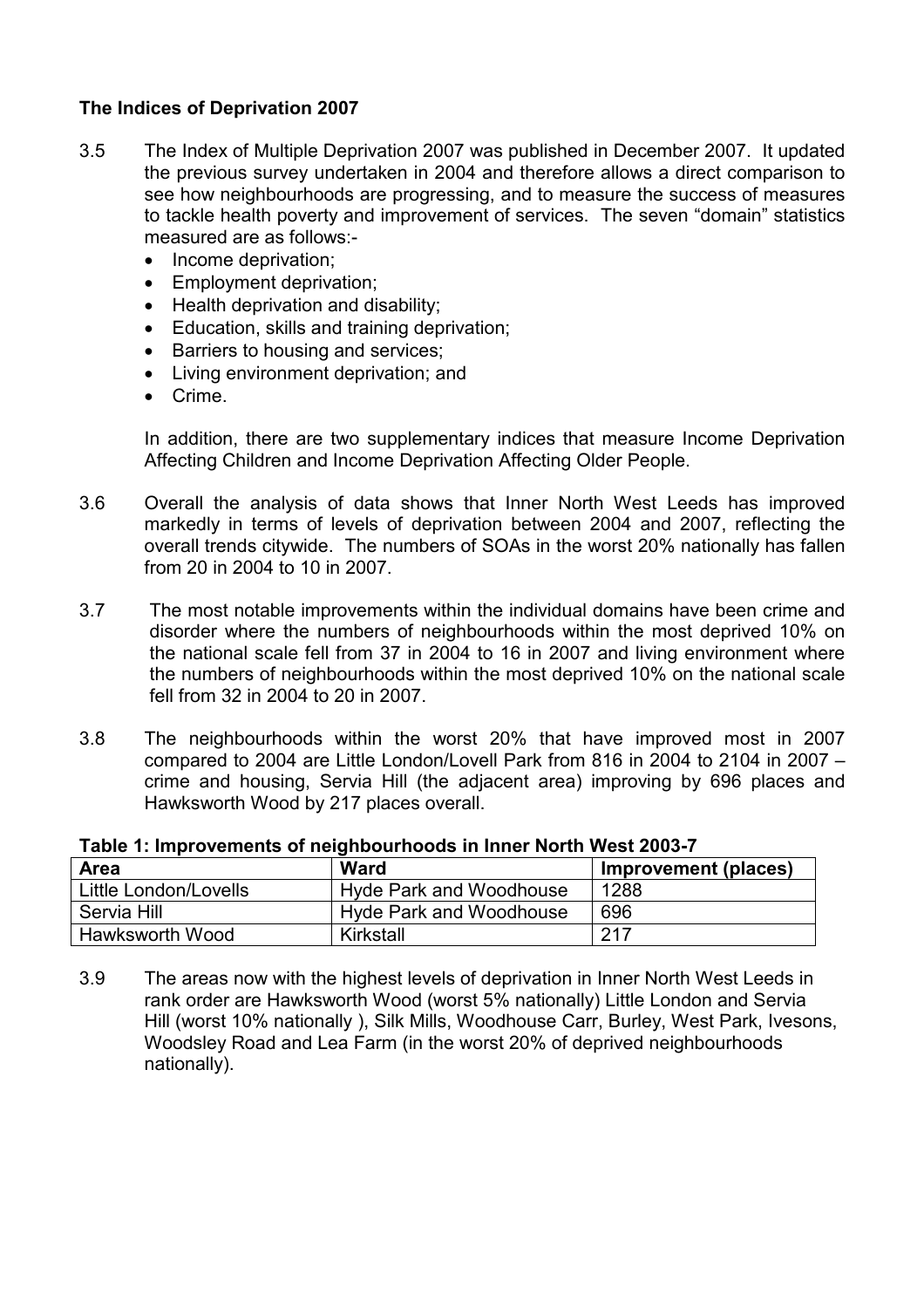| <b>National Rank</b> | <b>Band</b> | Neighbourhood         | <b>Ward</b>    |
|----------------------|-------------|-----------------------|----------------|
| 1042                 | 5%          | Hawksworth Wood       | Kirkstall      |
| 2104                 | 10%         | Little London         | Hyde           |
|                      |             |                       | Park/Woodhouse |
| 2422                 | 10%         | Servia Hill           | Hyde           |
|                      |             |                       | Park/Woodhouse |
| 3701                 | 20%         | <b>Silk Mills</b>     | Weetwood       |
| 4001                 | 20%         | <b>Woodhouse Carr</b> | Hyde           |
|                      |             |                       | Park/Woodhouse |
| 4285                 | 20%         | <b>Burley</b>         | Kirkstall      |
| 4685                 | 20%         | Latchmeres            | Kirkstall      |
| 4671                 | 20%         | <i>lvesons</i>        | Weetwood       |
| 5175                 | 20%         | <b>Woodsley Road</b>  | Hyde           |
|                      |             |                       | Park/Woodhouse |
| 6204                 | 20%         | Lea Farm              | Kirkstall      |

Table 2: Overall ranking of neighbourhoods in Inner North West (2007 data)

It should be borne in mind that some of the statistics in the IoD series are not completely up to date and hence do not reflect more recent changes.

### Developments in the Area

### 3.10 Royal Park Primary School

 Further consultation work was undertaken in February in an attempt to increase the response rate to the questionnaire on the use of community space at Royal Park to one hundred. This involved a day of door knocking in the vicinity of the school with a member of the Royal Park Community Consortium, as well as attendance at a public meeting held by the Consortium. Through this additional work the target number of completed questionnaires has been achieved. The consultation period will formally close at the end of March, after which time a final specification for the space will be submitted to the Rushbonds, to help inform their development of the scheme.

# 3.11 Headingley Primary School

The outcome of Headingley Development Trust's application to the Community Asset Transfer Fund was expected at the end of March. At the time of writing this report a decision had not been received, a verbal update will be given at the Area Committee should anything further be heard.

### 3.12 Neighbourhood Management

Little London remains one of the priority neighbourhood management areas. Further detail of the successes of the Little London scheme and changes to its delivery for 2008/09 can be found as a separate agenda item.

3.13 Neighbourhood management continues in the NIP areas of Hawksworth Wood (Kirkstall), the Silk Mills (Weetwood) and the Harolds (Headingley). Action plans are now in place for all three areas, and are being delivered through agreed partnership routes with the likes of Streetscene, West North West Homes, the police and environmental enforcement.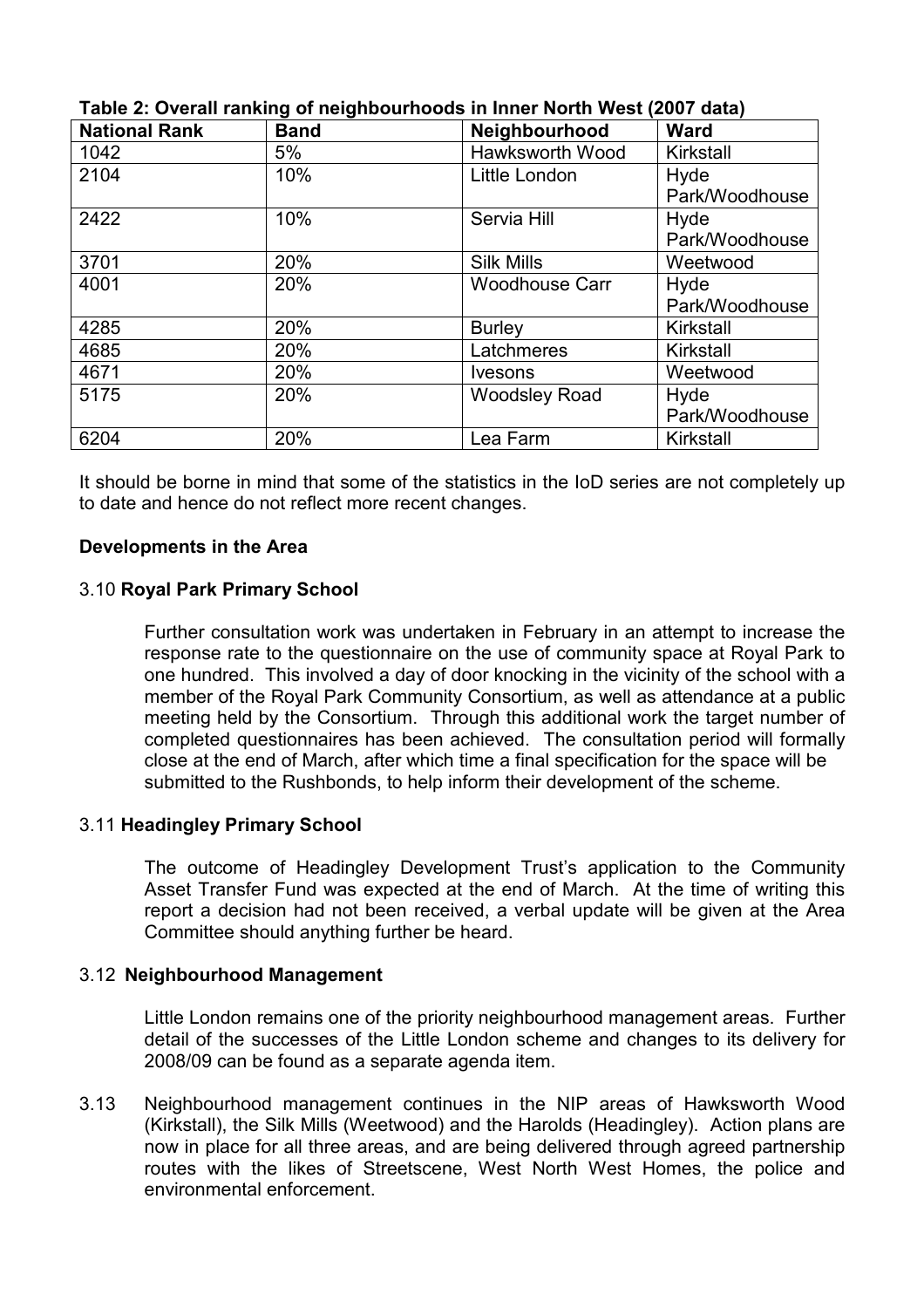# 3.13 Town and District Centres update : Headingley

The design and development of the scheme has now been commissioned, which will be undertaken by the Strategic Design Alliance, a partnership between the city Council and Jacobs Babtie. It is anticipated that work on design development will commence in the first quarter of 2008/09. In order to fully engage with all relevant stakeholders Area Management will by undertaking consultation throughout the design process, including re-establishing the Headingley Town Centre Strategy Group, and speaking to local business owners.

Headingley has also been identified by a citywide survey as being one of the two worst district centre for parking. In light of this a parking strategy for the area is scheduled to be developed, involving a more in-depth local study, and consultation with local residents and businesses and ward Councillors. The outcome of the study will identify improvements required and associated investment needed.

### 3.14 Regeneration – Little London

 The procurement phase for the Little London regeneration scheme is well underway. Four consortium bids were successful in getting through the initial pre-qualification stage. All four have since submitted an outline of the solutions they would use to achieve the Council's required objectives for the regeneration of the area. In April 2008, following evaluation of these outline solutions three consortiums will be successful in progressing to the next stage of procurement, involving submission of detailed solutions.

 Mechanisms for the involvement of tenants and residents in the evaluation process of the bids are presently being developed by Council officers. Tenants and residents are being asked to volunteer if they wish to be involved to this extent and will be supported through the process by training and independent guidance. A number have already come forward, through recently established Neighbourhood Forums, to express an interest in this.

 In addition to the above, the Council is currently applying for Outline Planning Permissions for the four development sites within the regeneration scheme. These are Carlton Gate, Cambridge Road, Leicester Place and the Community Hub. In order to make resident's aware of these applications a newsletter will be distributed to each household within the regeneration area, and a drop-in event organised. The outcomes of the four applications are expected to be known by the end of July.

### 3.15 Community Safety - Operation Champion

An Operation Champion was held in Little London between  $20<sup>th</sup>$  and  $24<sup>th</sup>$  February. The operation included involvement from the police, fire service, West North West Homes, Streetscene and the DVLA. The outcomes of the operation are still being gathered and evaluated, and will be shared with local ward members when available.

#### Partnership working

3.17 The joint North West and West District Partnership funding A2E bid for 2008-10 funding was unfortunately unsuccessful. Staff from Area Management will work with the successful winners of the contract (Archway, Touchstone, Learning Partnerships)